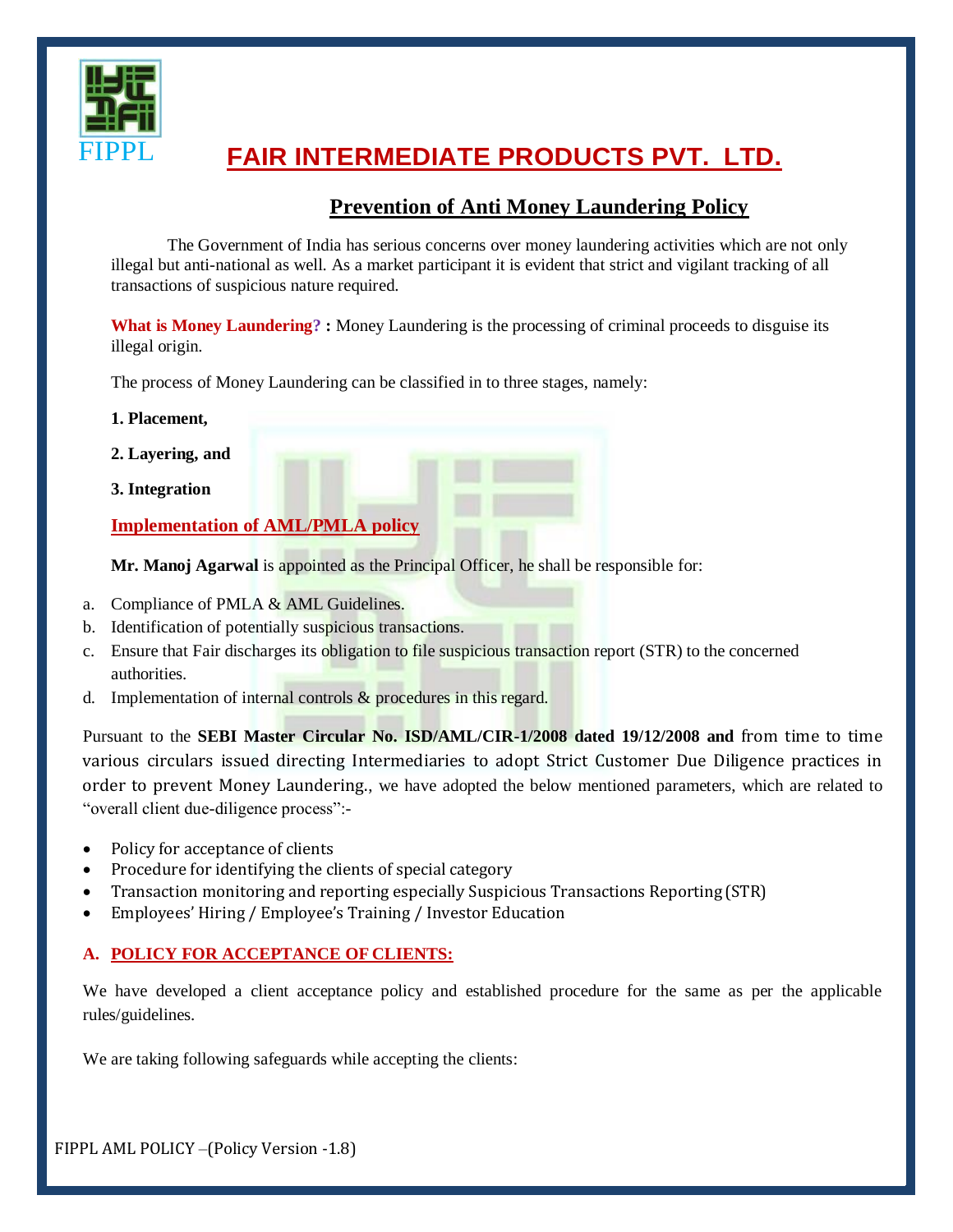- 1. Account opening section is well instructed that not to open any account in a fictitious / benami name or on an anonymous basis in any circumstances.
- 2. We have not been allowing any account to be opened, where it does not meet clients due diligence measures / KYC policies.
- 3. We have been regularly updating KYC profile of "Clients of Special Category" defined under Money Laundering Act 2002, if any.
- 4. We have been properly complying documentation requirement and other information in respect of different classes of clients depending on perceived risk and having regard with the requirement to the Prevention of Money Laundering Act 2002, guidelines issued by RBI and SEBI from time to time.
- 5. We have not been allowing any client to act on behalf of another person / entity.
- 6. We have been taking special caution in case of account opening of NRI, OBC, and FIIs etc., ifany.
- 7. We have taken necessary checks to ensure that the identity of the prospect client does not match with the person having criminal background.

### **B. BENEFICIAL OWNERSHIP CONTROL**

The Beneficial Owner is the natural person or persons who ultimately own, control or influence a client and/ or persons whose behalf a transaction is being conducted. It also incorporates those persons who exercise ultimate effective control over a legal person or arrangement. After completing registration process, client account should be verified by independent employee to check the actual beneficial ownership and control of the particular account. We need to obtain the details with respect to shareholders, Promoters from the clients and it has to be verified independently. In this process we should find out who is authorize to operate the client's account and who is ultimately controlling the account. Also verify the sources of funds for funding the transaction. We also have to take care at the time of settlement regarding nature of transaction, etc. Periodically ask for the client's financial details to determine the genuineness of transaction.

We may rely on a third party for the purpose of (a) identification and verification of the identity of a client and (b) determination of whether the client is acting on behalf of a beneficial owner, identification of the beneficial owner and verification of the identity of the beneficial owner. Such third party shall be regulated, supervised or monitored for, and have measures in place for compliance with CDD and record-keeping requirements in line with the obligations under the PMLAct.

# **C. ONGOING DUE DELIGENCE AND SCRUTINY**

Periodically we need to conduct due diligence and scrutiny of client's transaction and accounts to ensure that the transaction are being conducted in knowledge, to find out the risk profile, source of funds, etc. At regular interval, ongoing due diligence and scrutiny need to be conduct i.e. perform ongoing scrutiny of transactions and account throughout the course of business relationship to ensure that the transactions being conducted are consistent the organization's knowledge of client, its business and risk profile, taking into account, where necessary, the customer's source offunds.

### **D. PROCEDURE FOR IDENTIFYING THE CLIENTS**

#### **Procedure:**

a. We adhere with the KYC (Know Your Client) norms of the SEBI, under the supervision ofthe principal officer.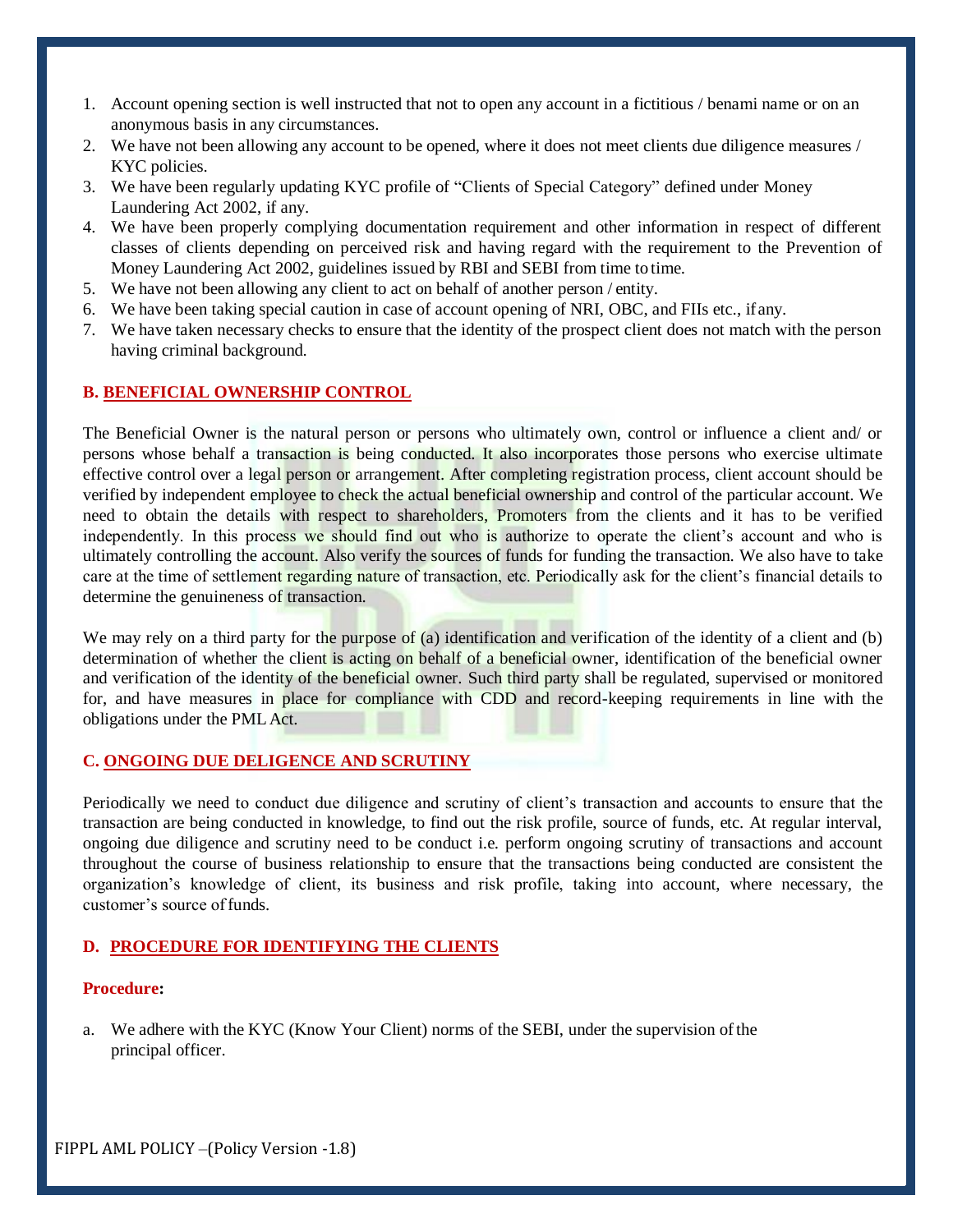- b. We take all the details from the client like in case of individual we take photo identity proof issued by any government authority i.e. Driving License, Passport or Pan Card containing photo.
- c. We take address proof, copy of pan card, bank details and demat details and also verify the original of all the above-mentioned documents.
- d. We take above-mentioned details of director in case of corporate, details of partner /proprietor in case of Firm and Karta in case of HUF and last but not the least, we always take the details of the introducer of the client.
- e. We also update our client agreement form and risk disclosure as per the requirement of the regulatory authority from time to time.
- f. We have also instructed our staff to regularly report the transaction of suspicious nature to the Operation Head. We also try to ensure that the payment and delivery is received from the client own bank/demat account. We don't accept any payment from third party and same rule is being followed in case of delivery also.
- g. We have seen/check each original document prior to acceptance of a copy and same be stamped "Verified with the original". The information collected by us is enough to satisfy competent authorities (regulatory / enforcement authorities) in future that due diligence was observed by us in compliance with the Guidelines.

## **Clients Special Category (CSC)**

As per PMLA guidelines & draft policy at present we do not deal with the accounts of Special Category Clients. For this purpose we take special care and we have properly sensitized our staff regarding this matter.

However, the client of Special Category include the following-

a. Non resident clients

b. High Net worth clients could be classified as such if at the account opening stage or during the course of the relationship, it is realized that the clients investments or the appetite for investment is high.

c. Trust, Charities, NGOs and organizations receiving donations -Both public as well private, registered as well unregistered trust will have to be classified in the special category. Any Charitable or Non -governmental organization or a no Profit Organization will be also classified herein.

d. Companies having close family shareholdings or beneficial ownership- In case of close family shareholdings the objective is to understand whether the beneficiaries of two or more accounts, which may also be opened at different times are same, then both need to be marked under this special category.

e. Politically exposed persons (PEP) of foreign origin (i.e. Individuals who are or have been entrusted with prominent public functions in a foreign country, e.g., Heads of States or of Governments, senior politicians, senior government/judicial/military officers, senior executives of state-owned corporations, important political party officials, etc. and family members or close relatives of PEPs)

g. Companies offering foreign exchange offerings

h. Clients in high risk countries (where existence / effectiveness of money laundering controls is suspect, where there is unusual banking secrecy, Countries active in narcotics production, Countries where corruption (as per Transparency International Corruption Perception Index) is highly prevalent, Countries against which government sanctions are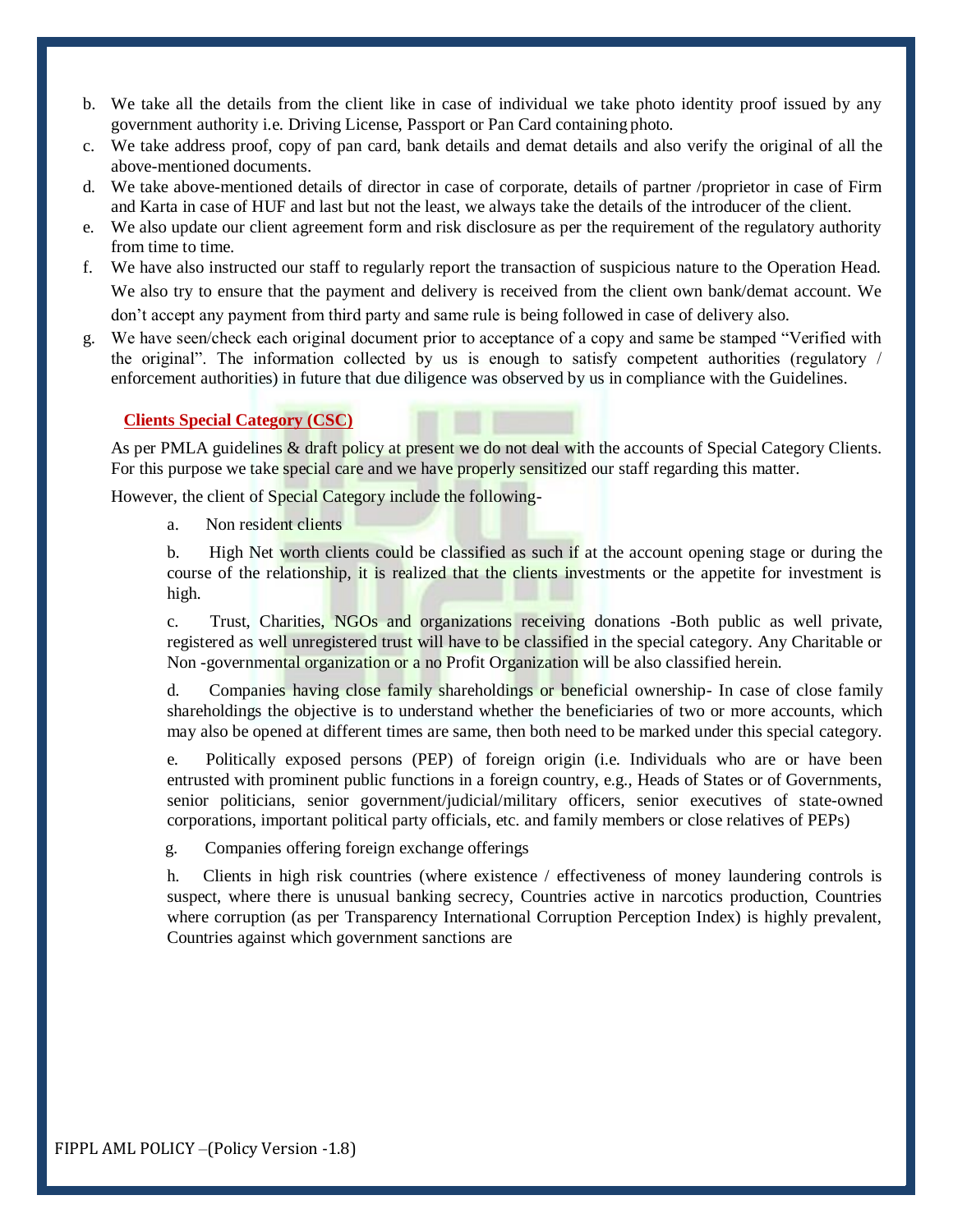applied, Countries reputed to be any of the following – Havens / sponsors of international terrorism, offshore financial centers, tax havens, countries where fraud is highly prevalent,.

- i. Non face to face clients
- j. Clients with dubious reputation as per public information available etc.

The above mentioned list is only illustrative and the back office and trading staff should exercise independent judgment to ascertain whether new clients should be classified as CSC or not.

#### **Risk profiling:**

We will accept the clients based on the risk they are likely to pose. The aim is to identify clients who are likely to pose a higher than average risk of money laundering or terrorist financing.

For this purpose, we need to classify the clients as **low risk (A), medium risk (B)**, **high risk (C)** clients. By classifying the clients, company would be in a better position to apply appropriate Customer Due Diligence process i.e., high degree of due diligence for high risk and normal for others.

| a. Factors of risk perception of the client :-                              |                        |
|-----------------------------------------------------------------------------|------------------------|
| <b>Particulars</b>                                                          | <b>Risk Perception</b> |
| <b>Factors of Risk Perception having regard to:</b>                         |                        |
| Client's Location (Registered / Correspondence/ other address)              |                        |
| - Face to Face clients of Lucknow                                           | Low Risk               |
| - Face to Face clients of other than Lucknow within U.P.                    | Low Risk               |
| - Client Introduced by existing Face to Face Clients                        | Low Risk               |
| - Client Introduced by other Existing Clients                               | Medium Risk            |
| - Direct Clients of LUCKNOW                                                 | Medium Risk            |
| - Direct Clients of other than LUCKNOW within U.P.                          | <b>High Risk</b>       |
| <b>Nature of Business Activity, Trading Turnover etc</b>                    |                        |
| -Retail clients (average daily turnover $<$ Rs 10 Lakhs or net settlement   |                        |
| obligation < $\text{Rs } 2$ Lakhs)                                          | Low Risk               |
| - Retail clients (average daily turnover $<$ Rs 25 Lakhs or net settlement  |                        |
| obligation < $\text{Rs } 5$ Lakhs)                                          | Medium Risk            |
| - HNI Clients (average daily turnover $>$ Rs 25 Lakhs or net settlement     |                        |
| obligation > $\text{Rs } 5$ Lakhs)                                          | <b>High Risk</b>       |
| <b>Manner of Making Payment</b>                                             |                        |
| - Regular payment through $A/c$ payee cheque from the Bank $A/c$ already    |                        |
| mapped with us                                                              | Low Risk               |
| - Payment through A/c payee cheque from the Bank A/c other than one already |                        |
| mapped with us                                                              | Medium Risk            |
| - Payment through Banker's Cheque / Demand Draft / Cash                     | <b>High Risk</b>       |
| <b>Client of Special Categories</b>                                         | Very High Risk         |

**b.** Ensure that no account is opened where we unable to apply appropriate clients due diligence measures / KYC policies. This shall be applicable in cases where it is not possible to ascertain the identity of the client or information provided by the client is suspected to be non genuine or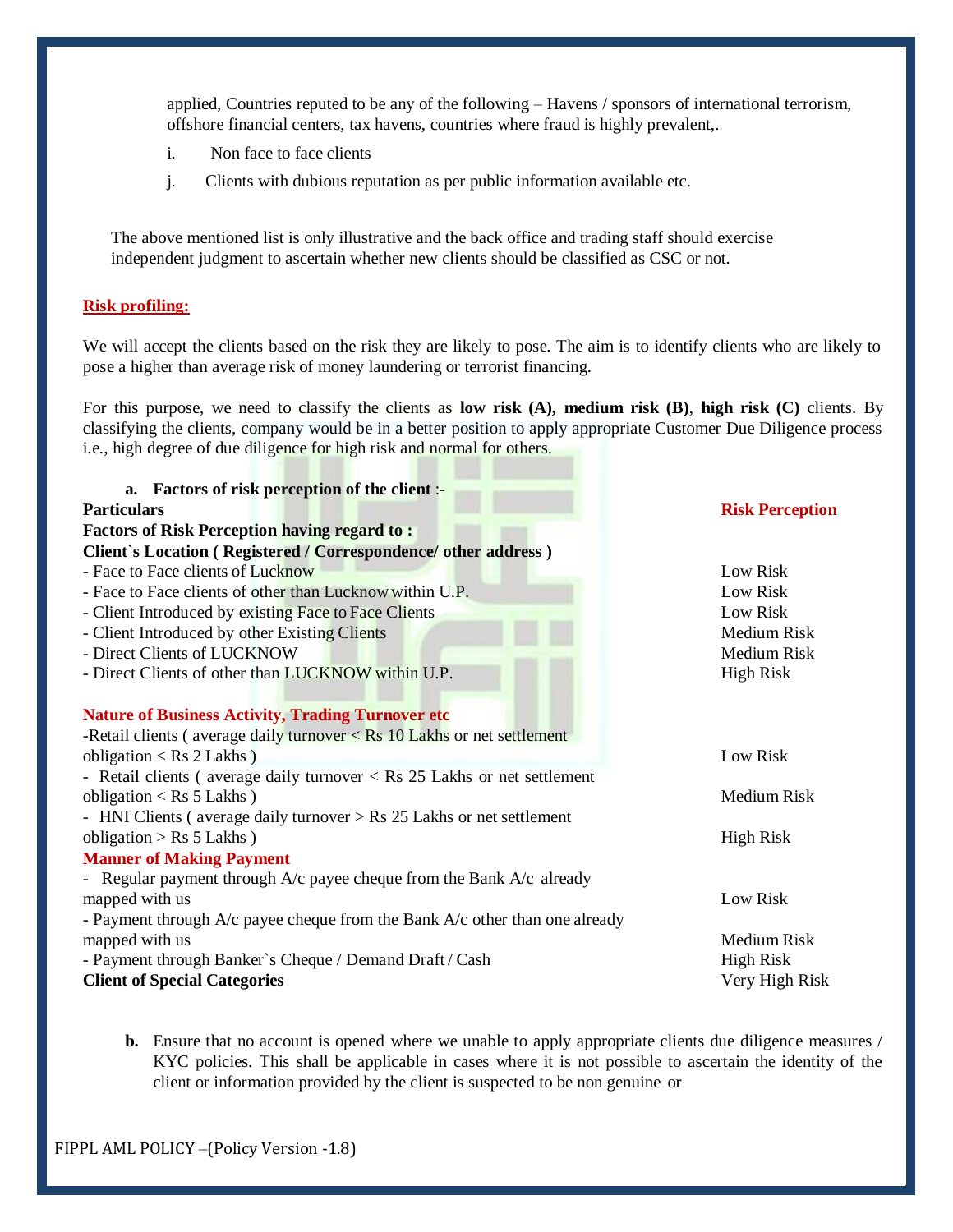perceived non co-operation of the client in providing full and complete information. We should not continue to do business with such a person and file a suspicious activity report. We should also evaluate whether there is suspicious trading in the account and whether there is a need to freeze or close the account.

**Risk Assessment**

i. Registered intermediaries shall carry out risk assessment to identify, assess and take effective measures to mitigate its money laundering and terrorist financing risk with respect to its clients, countries or geographical areas, nature and volume of transactions, payment methods used by clients, etc. The risk assessment shall also take into account any country specific information that is circulated by the Government of India and SEBI from time to time, as well as, the updated list of individuals and entities who are subjected to sanction measures as required under the various United Nations' Security Council Resolutions (these can be accessed a[t](http://www.un.org/sc/committees/1267/aq_sanctions_list.shtml) [http://www.un.org/sc/committees/1267/aq\\_sanctions\\_list.shtml](http://www.un.org/sc/committees/1267/aq_sanctions_list.shtml) an[d](http://www.un.org/sc/committees/1988/list.shtml)) [http://www.un.org/sc/committees/1988/list.shtml\).](http://www.un.org/sc/committees/1988/list.shtml))

#### **(E) TRANSACTION MONITORING AND REPORTING ESPECIALLY SUSPICIOUS TRANSACTIONS REPORTING**

### **a. Suspicious Transaction Monitoring**

Suspicious transactions involve funds which are derived from illegal activities or are transactions that are intended/ conducted in order to hide or disguise funds or assets derived from illegal activities (including, without limitation, the ownership, nature, source, location, or control of such funds or assets) as part of a plan to violate or evade any law or regulation or to avoid any transaction reporting requirement under the law;

The transaction has no business or apparent lawful purpose or is not the sort in which the particular customer would normally be expected to engage, and the financial institution knows of no reasonable explanation for the transaction after examining the available facts, including the background and possible purpose of the transaction.

- 1. We ensure close surveillance, where transaction amounting to Rs. 10 Lacs or more.
- 2. We have not been allowing any cash transaction with client.

Apart from this there is also a proper system to generate, monitor and report the suspicious transaction report.

- a. Generation of STR
- b. Monitoring of STR
- c. Reporting of STR (To FIU, If required)

For monitoring the funds received by the respective clients we have proper system to get the thorough check by matching the bank details with the database available with us. If there is any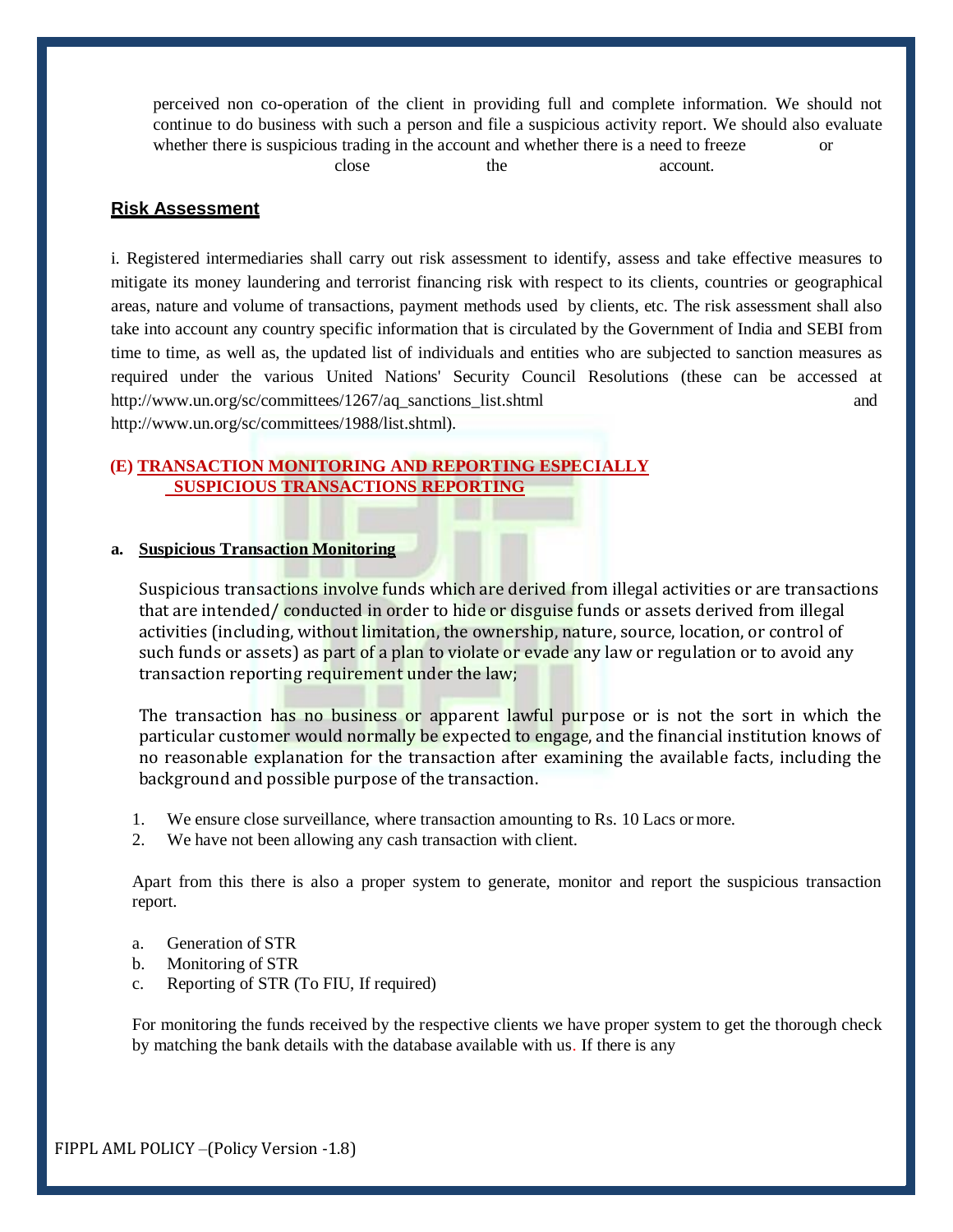mismatch then we give the credit of the amount only when he updates the bank account details with us and same is updated in our data base also.

For monitoring the large volumes done by the clients we at the end of day scrutinize and analyze the volumes of each and every client with the help of trail balance of the particular trade date and assess his financial capabilities based on the financial information provided by them to us. If there is any discrepancy found then we call the client and take the reasons and source of funds for these trades for our satisfaction.

#### **b. Reporting of Suspicious Transaction to FIU :**

Any suspicious transaction shall be immediately notified to the FIU by the "**DESIGNATED DIRECTOR** " or the "**PRINCIPAL OFFICER**"of the intermediary to the Director, Financial Intelligence Unit-India (FIU-IND) at the following address as may modified by the SEBI from time to time:

| Director, FIU-IND,                  |  |
|-------------------------------------|--|
| <b>Financial Intelligence Unit-</b> |  |
| India, 6th Floor, Hotel             |  |
| Samrat, Chanakyapuri,               |  |
| <b>New Delhi - 110021</b>           |  |
| Website: http://fiuindia.gov.in     |  |
|                                     |  |

The reporting requirements and formats specified by FIU from time to time.

If any employee suspects or has reasonable ground to believe that a customer is involved in money laundering must promptly be reported to the Principal Officer.

It should be ensured that the securities or money pertaining to suspicious trades should not be returned. However, the relevant authorities should be consulted in determining what action should be taken.

The principal officer shall also report transactions "legally connected" "transactions remotely connected or related to suspicious transactions.

No restrictions should be put on operations in the accounts where an STR has been made. All directors, officers and employees (permanent and temporary) are prohibited from disclosing ("tipping off") the fact that a STR or related information is being reported or provided to the FIU-IND.

#### **Principal Officer:**

The company has designated **Mr. Manoj Agarwal** as the Principal Officer who shall be responsible for implementation and compliance of this policy. The duties of the Principal officer shall include the following:

- Monitoring the implementation of Anti Money Laundering (AML) and Combating Financing of Terrorism (CFT) Policy
- Reporting of Transactions and sharing of information as required under the law
- Liasoning with law enforcement agencies.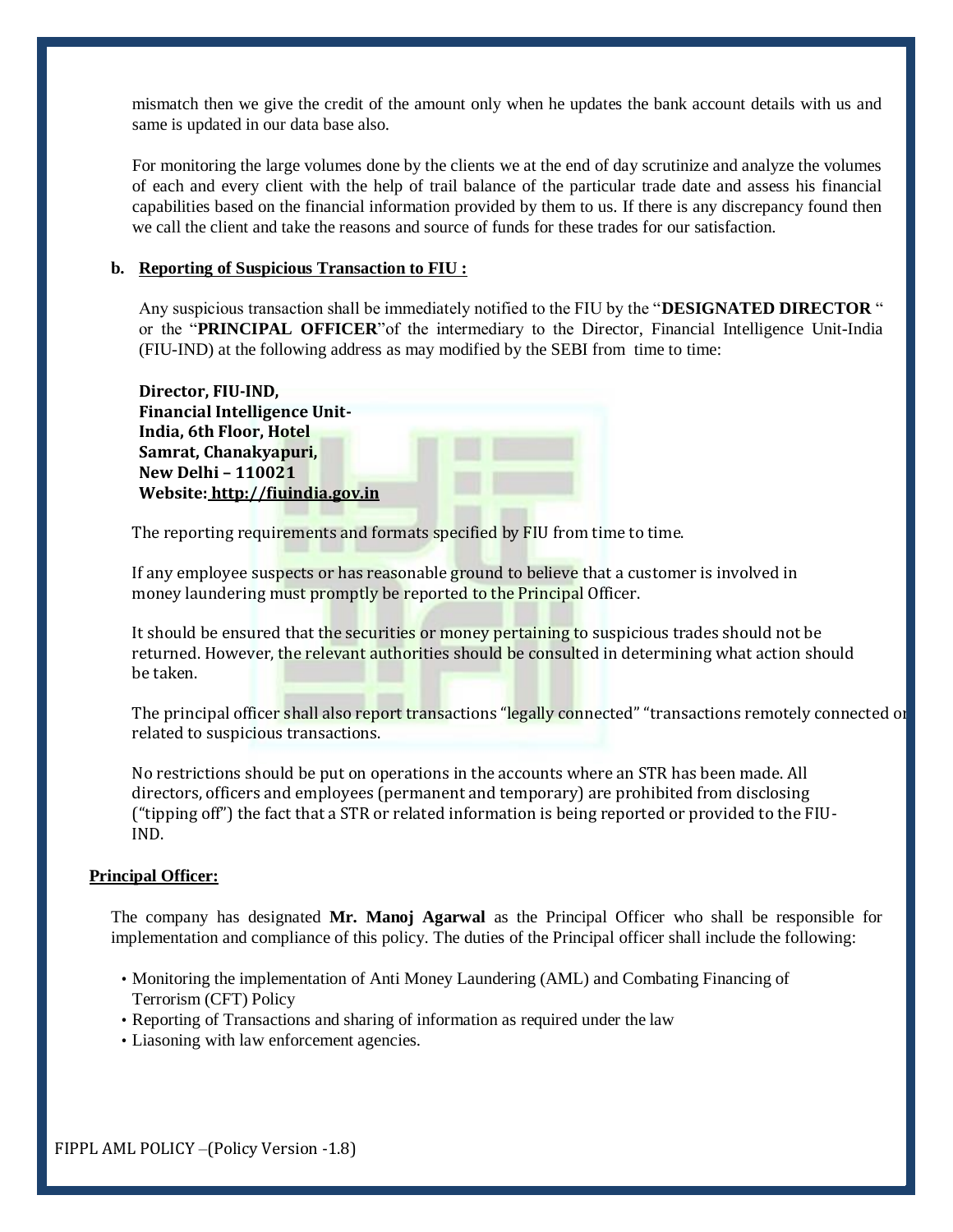- Ensuring submission of periodical reports to Designated Director. The report shall mention if any suspicious transactions are being looked into by the respective business groups and if any reporting is to be made to the authorities.
- Providing clarifications to staff members on the provisions of the Act, Rules, Guidelines and the policy of the company.

### **Designated Director**

**"**Designated Director" means a person designated by the Board of Directors to ensure overall compliance with the obligations imposed under The Prevention of Money Laundering Act, 2002 and the Rules framed there under, as amended from time to time, and include the Managing Director or a Whole-time Director duly authorized by the Board of Directors. The Company shall appoint a Designated Director and communicate the details of the Designated Director, such as, name, designation and address to the Office of the Director, FIU‐ IND and update the same whenever there is any change.

### **Mr. Swatantra Kumar Rastogi has been appointed as designated director by the Board of Directors for the above mentioned purpose.**

# **F. List of Designated Individuals/Entities**

An updated list of individuals and entities which are subject to various sanction measures such as freezing of assets/accounts, denial of financial services etc., as approved by the Security Council Committee established pursuant to various United Nations' Security Council Resolutions (UNSCRs) can be accessed at its website at [http://www.un.org/sc/committees/1267/consolist.shtml.](http://www.un.org/sc/committees/1267/consolist.shtml) Registered intermediaries are directed to ensure that accounts are not opened in the name of anyone whose name appears in said list. Registered intermediaries shall continuously scan all existing accounts to ensure that no account is held by or linked to any of the entities or individuals included in the list. Full details of accounts bearing resemblance with any of the individuals/entities in the list shall immediately be intimated to SEBI and FIU-IND.

#### **Procedure for freezing of funds, financial assets or economic resources or related services**

Section 51A, of the Unlawful Activities (Prevention) Act, 1967 (UAPA), relating to the purpose of prevention of, and for coping with terrorist activities was brought into effect through UAPA Amendment Act, 2008. In this regard, the Central Government has issued an Order dated August 27, 2009 detailing the procedure for the implementation of Section 51A of the UAPA. Under the aforementioned Section, the Central Government is empowered to freeze, seize or attach funds and other financial assets or economic resources held by, on behalf of, or at the direction of the individuals or entities listed in the Schedule to the Order, or any other person engaged in or suspected to be engaged in terrorism. The Government is also further empowered to prohibit any individual or entity from making any funds, financial assets or economic resources or related services available for the benefit of the individuals or entities listed in the Schedule to the Order or any other person engaged in or suspected to be engaged in terrorism. The obligations to be followed by intermediaries to ensure the effective and expeditious implementation of said Order has been issued vide SEBI Circular ref. no: [ISD/AML/CIR-](http://www.sebi.gov.in/circulars/2009/cir.pdf)[2/2009 dated October 23, 2009, which needs to be](http://www.sebi.gov.in/circulars/2009/cir.pdf) [complied with](http://www.sebi.gov.in/circulars/2009/cir.pdf) scrupulously.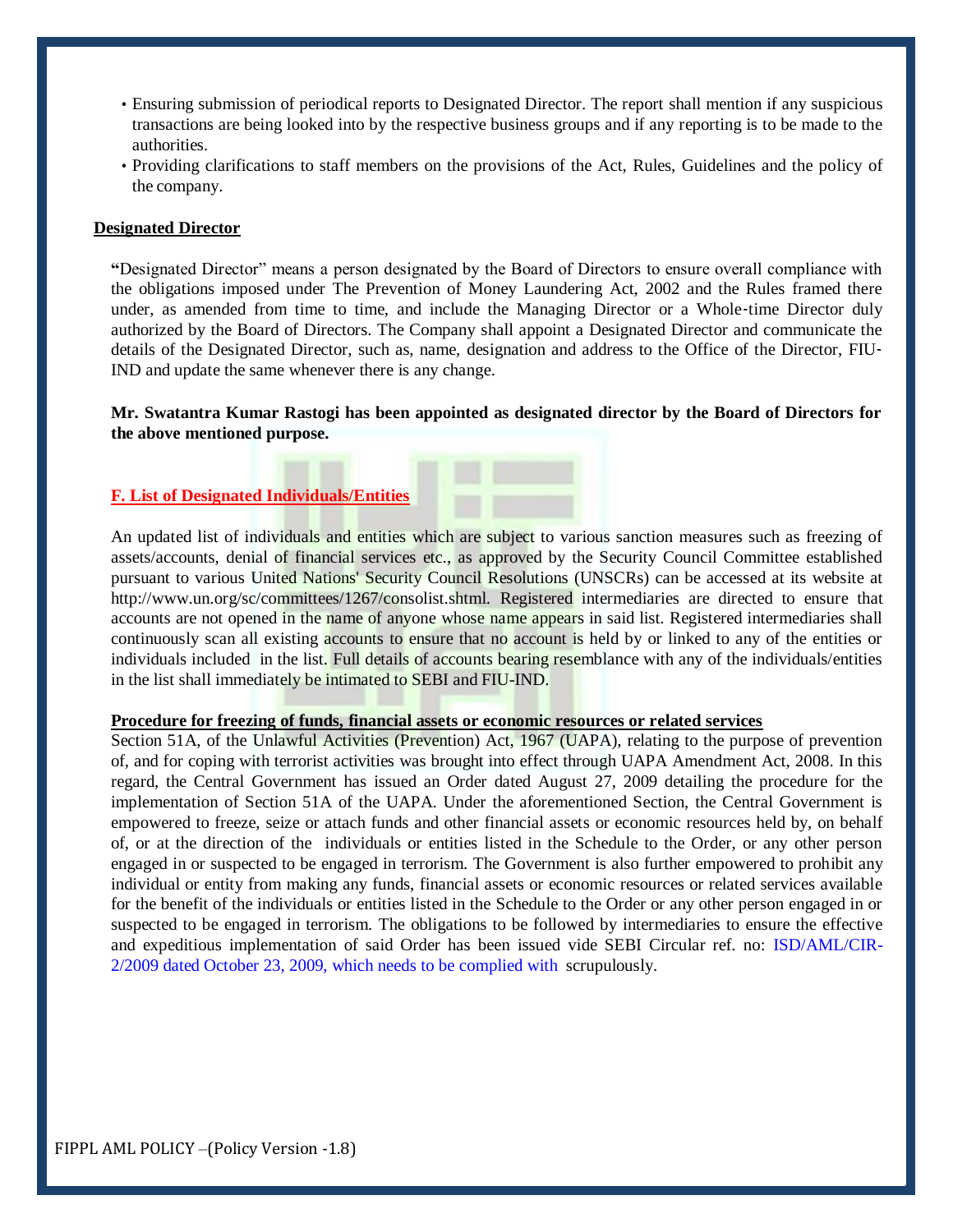#### **List of Designated Individuals/Entities**

An updated list of individuals and entities which are subject to various sanction measures such as freezing of assets/accounts, denial of financial services etc., as approved by the Security Council Committee established pursuant to various United Nations' Security Council Resolutions (UNSCRs) can be accessed at its website at [http://www.un.org/sc/committees/1267/consolist.shtml.](http://www.un.org/sc/committees/1267/consolist.shtml) Registered intermediaries are directed to ensure that accounts are not opened in the name of anyone whose name appears in said list. Registered intermediaries shall continuously scan all existing accounts to ensure that no account is held by or linked to any of the entities or individuals included in the list. Full details of accounts bearing resemblance with any of the individuals/entities in the list shall immediately be intimated to SEBI and FIU-IND.

#### **G. EMPLOYEES' HIRING/EMPLOYEE'S TRAINING/ INVESTOR EDUCATION**

#### **Hiring of Employees**

There is a proper system of screening procedures to ensure high standards when employees are hired for the position vacant with the organization. Especially the employees for the key position in the organization i.e. in the category of senior executive level and accounts head are selected who are highly competent to ensure and comply with the provisions of PMLA Act, 2002 and rules made there under and all the rules framed against terrorist financing are also given due weightage in true sense.

#### **Employees' Training**

Company adopted an ongoing employee training program so that the members of the staff are adequately trained in AML and CFT procedures. Training requirements should have specific focuses for frontline staff, back office staff, compliance staff, risk management staff and staff dealing with new customers. It is crucial that all those concerned fully understand the rationale behind these guidelines, obligations and requirements, implement them consistently and are sensitive to the risks of their systems being misused by unscrupulous elements.

#### **Investors Education**

To implement AML/CFT provisions in true sense there is need to get certain information from investors which may be of personal nature or which has hither to never been called for. Such information can include documents evidencing source of funds/income tax returns/bank records etc. Sometimes this may give rise to several queries from the client side for the purpose of collecting such information. For this we always try to sensitize our client about the provisions of AML/CFT. To satisfy the investors on these aspects so that they can easily provide the information to us we have made them aware of PMLA provisions by way of literature formulated by us for all the investors.

## **Record Keeping**

We ensure the retention following documents:

**a.)** We maintained all necessary records of transactions, both domestic and international at least for the *a period of Eight years* prescribed under the relevant Act (PMLA, 2002 as well SEBI Act, 1992) and other legislations, Regulations or exchange bye-laws or circulars.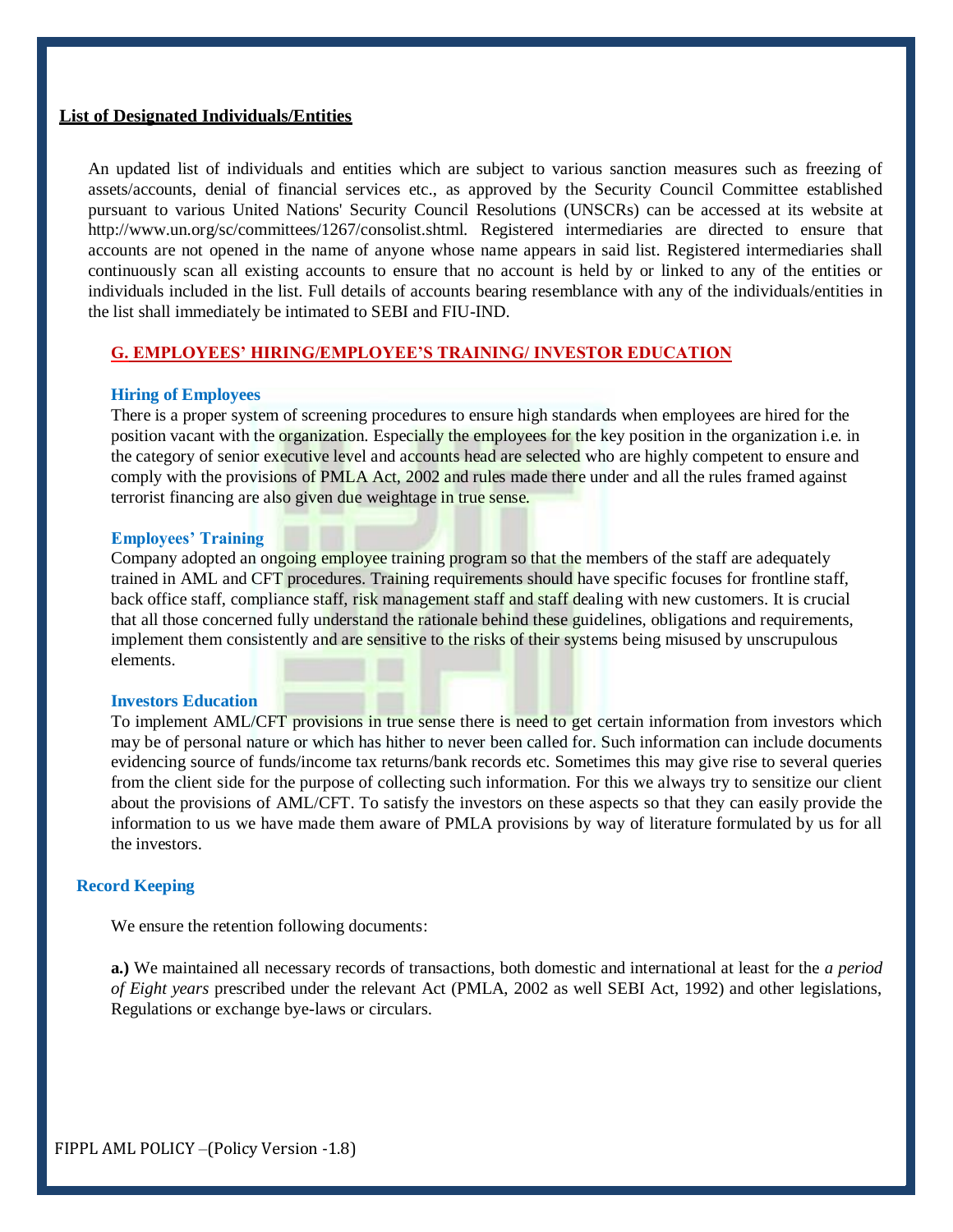**b.)**The records evidencing the identity of its clients and beneficial owners as well as account files and business correspondence shall be maintained and preserved for a period of eight years after the business relationship between a client and intermediary has ended or the account has been closed, whichever is later.

#### **Retention of Records**

**a.)**In case of any ongoing investigation for any PAN registered through us the record for the same to be retained until the final settlement of the dispute.

**THE policy was placed before the Board of Directors of FIPPL and the same was approved by the Board of Directors.**